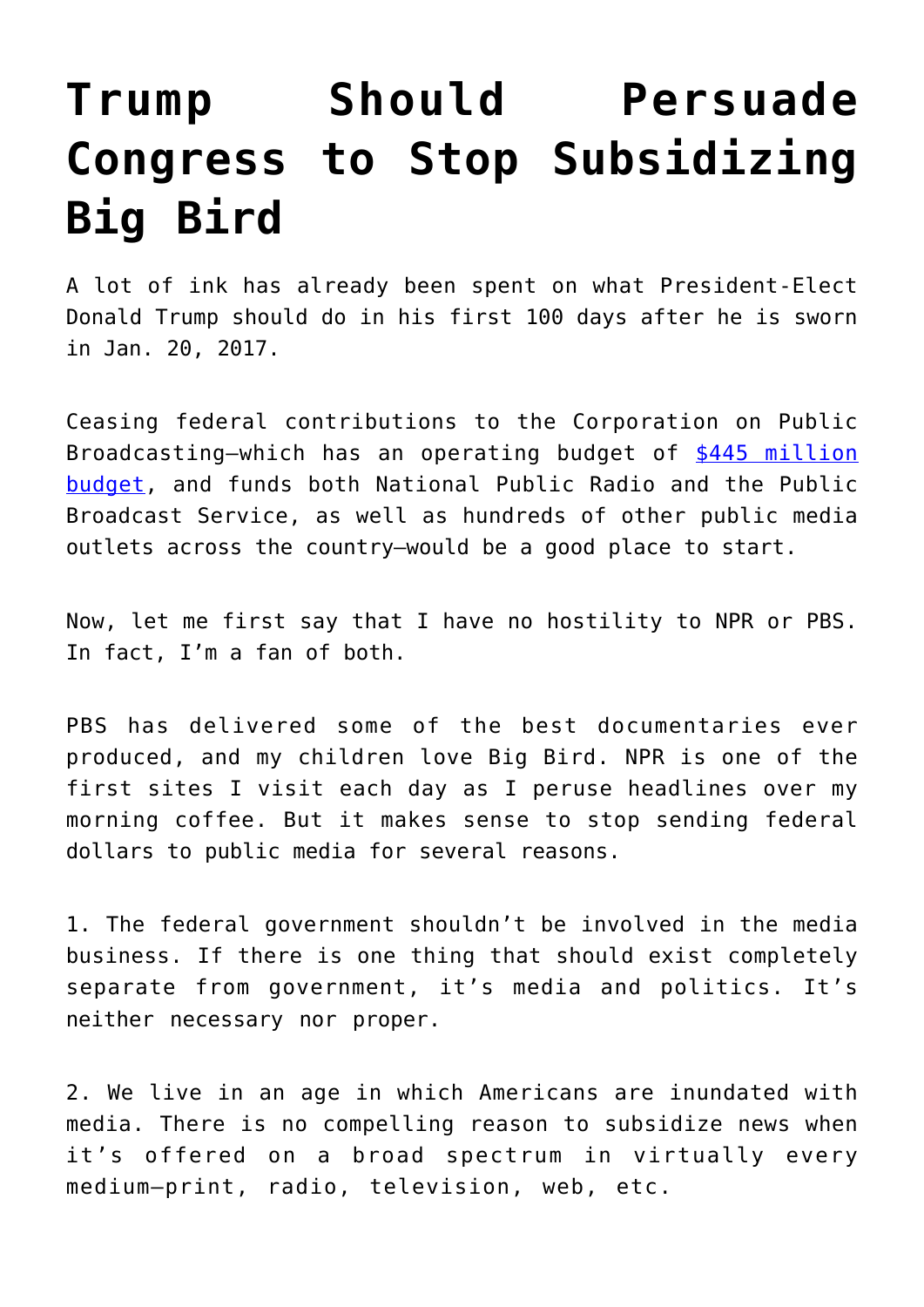3. Defunding these media groups would hardly dent the \$500 billion [projected deficit,](http://federal-budget.insidegov.com/l/120/2017-Estimate) but it would carry great weight symbolically. [Exit polling shows](https://www.nytimes.com/interactive/2016/11/08/us/politics/election-exit-polls.html?_r=2&mtrref=www.dailykos.com&gwh=B7D78D8140A3528AD319EF7F8DFD4ED7&gwt=pay) that Trump's victory was largely the result of overwhelming support from people who believe the economy is in poor condition. Defunding the sacred cows of NPR and PBS would show that Trump is serious about doing the one thing no president in the modern era has done—cut government, which has been strangling free enterprise.

4. There would be great outcry if Trump persuades Congress to take action on this front, but it must be pointed out that NPR and PBS wouldn't go away. [Reports show](https://www.washingtonpost.com/news/wonk/wp/2012/10/10/why-exactly-should-the-government-fund-pbs-and-npr/) that federal funds make up small portions of their budgets—2 percent and 15 percent, respectively. These media outlets would continue to operate, but on a more level playing field with their competitors. Sure, they might have to make some of the same difficult choices traditional media made in recent years, but they will survive, just slightly leaner in form. (This assumes, of course, they don't simply get scooped up by a billionaire as a vanity project like the *Washington Post*).

What about the smaller radio and televisions stations sprinkled across the country? Will they go under? Probably not. A more likely scenario is that they, like their larger cousins, will be supported—either through private donations or state appropriations.

Nobody likes to see austerity measures taken; these changes affect real people. It's why we're so accustomed to politicians who talk tough on fiscal discipline cave when it comes time to making actual cuts. And this in turn is why we're \$20 trillion in debt.

To attack the budget deficit you have to start somewhere, and